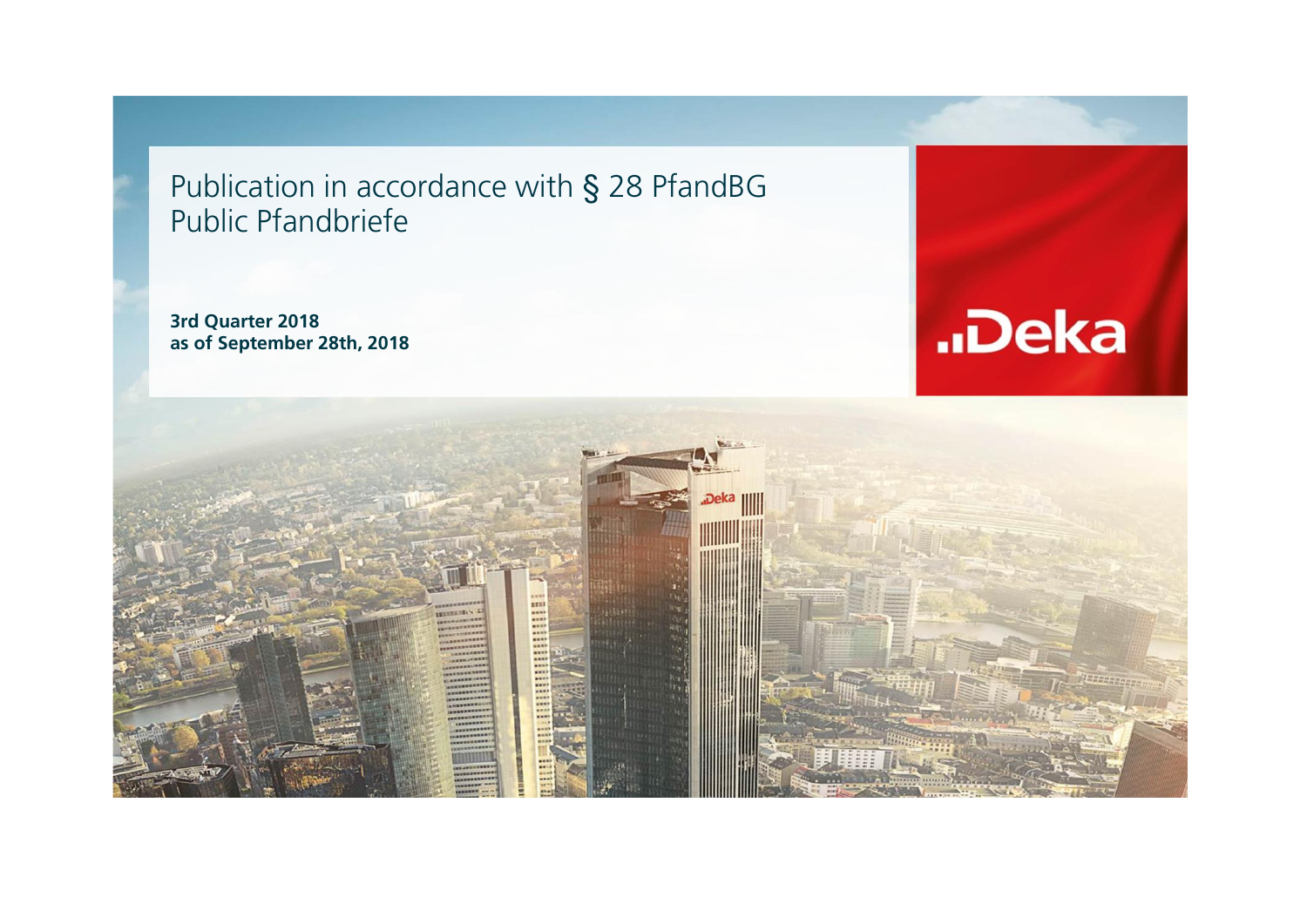# Public Pfandbriefe - Publication in accordance with § 28 PfandBG as of September 28th, 2018

# "Deka

#### **Table of contents**

|       | Publication in accordance with § 28 PfandBG                                                                                      | Page(s)        |
|-------|----------------------------------------------------------------------------------------------------------------------------------|----------------|
|       | . Nominal value                                                                                                                  | 3              |
|       | II. vdp-Credit qualitiy differentiation model                                                                                    | 3              |
| III.  | Derivatives contained in cover pool                                                                                              | 3              |
|       | IV. Nominal value and net present value                                                                                          | 4              |
|       | V. Maturity structure                                                                                                            | 5              |
| VI.   | Breakdown of cover pool by size                                                                                                  | 6              |
| VII.  | Fixed-interest rate assets                                                                                                       | 6              |
|       | VIII. Additional cover pool assets                                                                                               | $\overline{7}$ |
|       | IX. Distribution of cover pool assets - Regular cover (incl. statutory overcollateralization) in mill EUR                        | 8              |
|       | X. Distribution of cover pool assets (amounts directly owed) - Regular cover (incl. statutory overcollateralization) in mill EUR | 9              |
| XI.   | Distribution of cover pool assets (guaranteed amounts) - Regular cover (incl. statutory overcollateralization) in mill EUR       | 10             |
| XII.  | Distribution of cover pool assets (guarantees for reasons of export promotion) - Regular cover in mill EUR                       | 11             |
| XIII. | Debts in arrears > 90 Days (in mill EUR)                                                                                         | 12             |
|       | XIV. Total amounts of nonperforming assets, if at least 5% of each individual claim are non performing(in mill EUR)              | 13             |
|       |                                                                                                                                  |                |

#### **Additional voluntary information**

| I. Additional voluntary information about the cover pool               |  |
|------------------------------------------------------------------------|--|
| II. Additional voluntary information about the outstanding Pfandbriefe |  |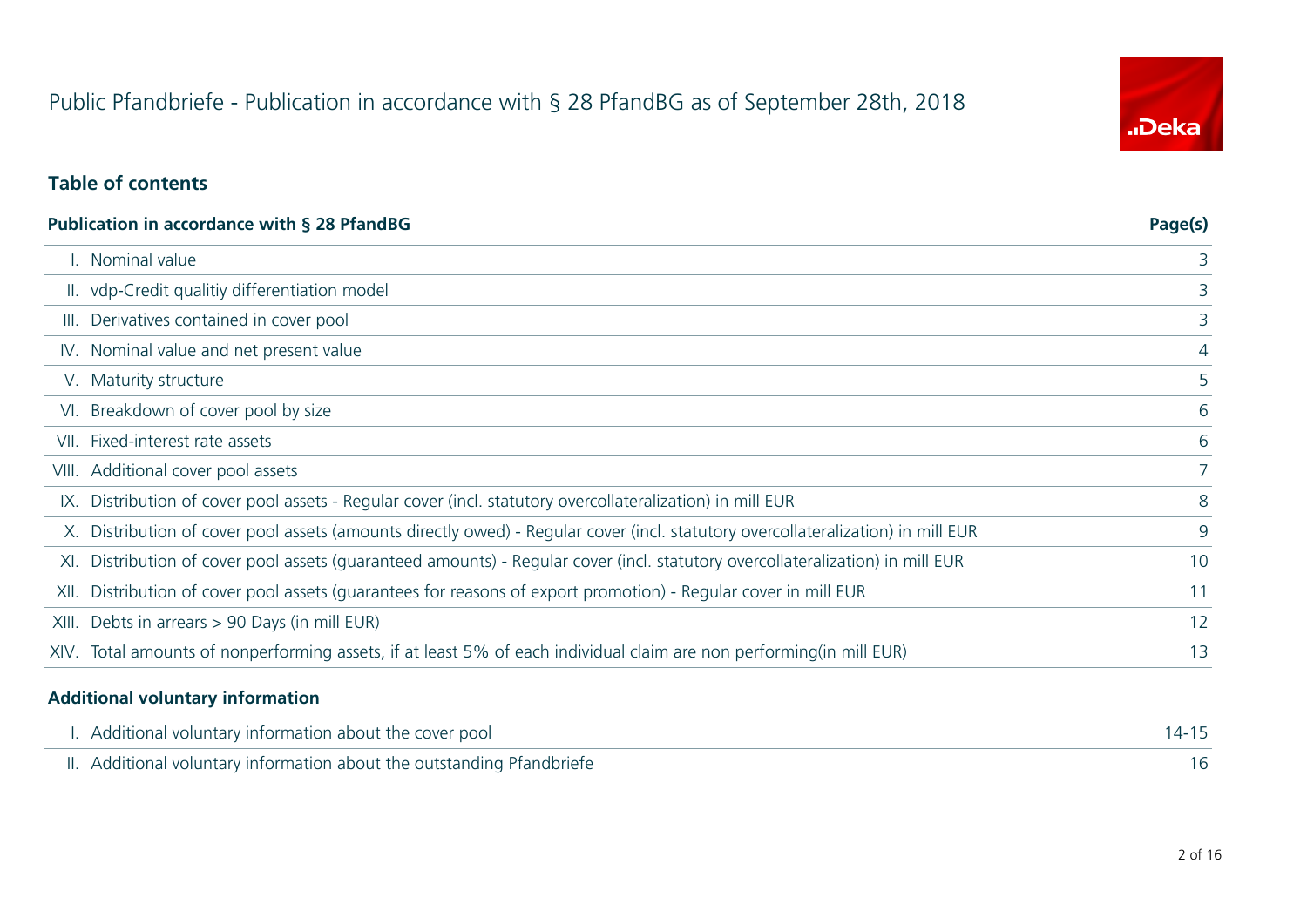# Public Pfandbriefe - Publication in accordance with § 28 PfandBG as of September 28th, 2018



#### **I. Nominal value**

| <b>Total amounts in mill EUR</b>          | <b>Nominal value</b> |                                          |
|-------------------------------------------|----------------------|------------------------------------------|
|                                           | Q3/2018              | Q3/2017<br>2.331,0<br>3.455,0<br>1.124,0 |
| Outstanding Pfandbriefe                   | 2.583,4              |                                          |
| Public sector cover pool                  | 3.230,0              |                                          |
| Overcollateralization                     | 646.6                |                                          |
| Overcollateralization in % of outstanding | 25,0%                | 48.2 %                                   |

#### **II. vdp-Credit qualitiy differentiation model**

| Overcollateralization in consideration of the<br>"vdp-Credit quality differentiation model" | <b>Nominal value</b> |         | Net present value |         |  |
|---------------------------------------------------------------------------------------------|----------------------|---------|-------------------|---------|--|
| in mill EUR                                                                                 | O3/2018              | 03/2017 | O3/2018           | 03/2017 |  |
| Overcollateralization                                                                       | 646.6                | 1.124.0 | 626.0             | 1.054,0 |  |
| Overcollateralization according to the "vdp-Credit quality<br>differentiation model"        | 646.6                | 1.124.0 | 626.0             | 1.054.0 |  |
| Overcollateralization in % of outstanding                                                   | 25.0%                | 48.2 %  | 21.9%             | 38,8 %  |  |

# **III. Derivatives contained in cover pool**

| <b>Total amounts in mill EUR</b> | <b>Nominal value</b> |         |
|----------------------------------|----------------------|---------|
|                                  | O3/2018              | 03/2017 |
| Derivates                        | 0.0                  | 0.0     |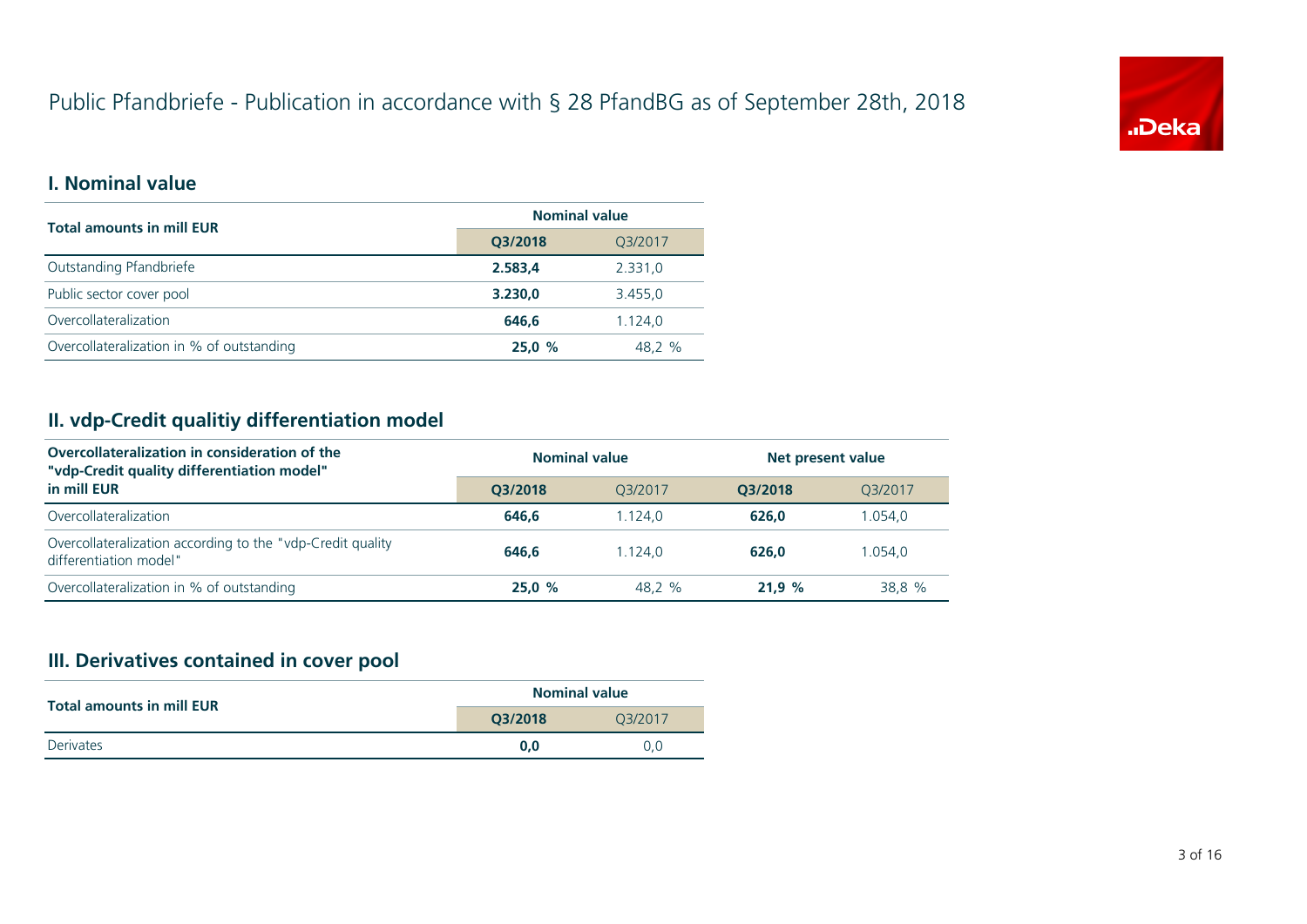

# **IV. Nominal value and net present value**

| <b>Total amounts in mill EUR</b>          | <b>Nominal value</b> |         | Net present value |         |
|-------------------------------------------|----------------------|---------|-------------------|---------|
|                                           | O3/2018              | O3/2017 | O3/2018           | Q3/2017 |
| Outstanding Pfandbriefe                   | 2.583.4              | 2.331.0 | 2.858.6           | 2.715,3 |
| Public sector cover pool                  | 3.230.0              | 3.455.0 | 3.484.6           | 3.769,4 |
| Overcollateralization                     | 646.6                | 1.124.0 | 626.0             | 1.054,0 |
| Overcollateralization in % of outstanding | 25,0%                | 48.2 %  | 21.9%             | 38.8 %  |

| <b>Total amounts in mill EUR</b>          | Net present value + 250 BP |         | Net present value - 250 BP |         | Net present value<br><b>Currency stress</b> |         |
|-------------------------------------------|----------------------------|---------|----------------------------|---------|---------------------------------------------|---------|
|                                           | O3/2018                    | 03/2017 | O3/2018                    | O3/2017 | O3/2018                                     | Q3/2017 |
| Outstanding Pfandbriefe                   | 2.603.2                    | 2.463.9 | 3.172.5                    | 3.029.1 | 3.142.9                                     | 2.999,6 |
| Public sector cover pool                  | 3.262.1                    | 3.566.0 | 3.752.0                    | 4.010.6 | 3.640.4                                     | 3.872,1 |
| Overcollateralization                     | 658,8                      | 1.102.1 | 579,5                      | 981,5   | 497,5                                       | 872,5   |
| Overcollateralization in % of outstanding | 25.3%                      | 44,7 %  | 18.3%                      | 32,4 %  | 15.8%                                       | 29,1 %  |

| <b>Foreign Currencies</b> | Net present value for each foreign<br>currency (in mill) |         | <b>Rates of exchange</b> |         | Net present value<br>in mill EUR |                                             |
|---------------------------|----------------------------------------------------------|---------|--------------------------|---------|----------------------------------|---------------------------------------------|
|                           | O3/2018                                                  | O3/2017 | O3/2018                  | O3/2017 | O3/2018                          | Q3/2017<br>273,7<br>203,0<br>203,0<br>273,7 |
| <b>USD</b>                | 235,0                                                    | 323.7   | 1.15760                  | .18060  |                                  |                                             |
| <b>Total amounts</b>      |                                                          |         |                          |         |                                  |                                             |

Remark: Net present value on Static Method basis in accordance with § 5 and § 6 PfandBarwertV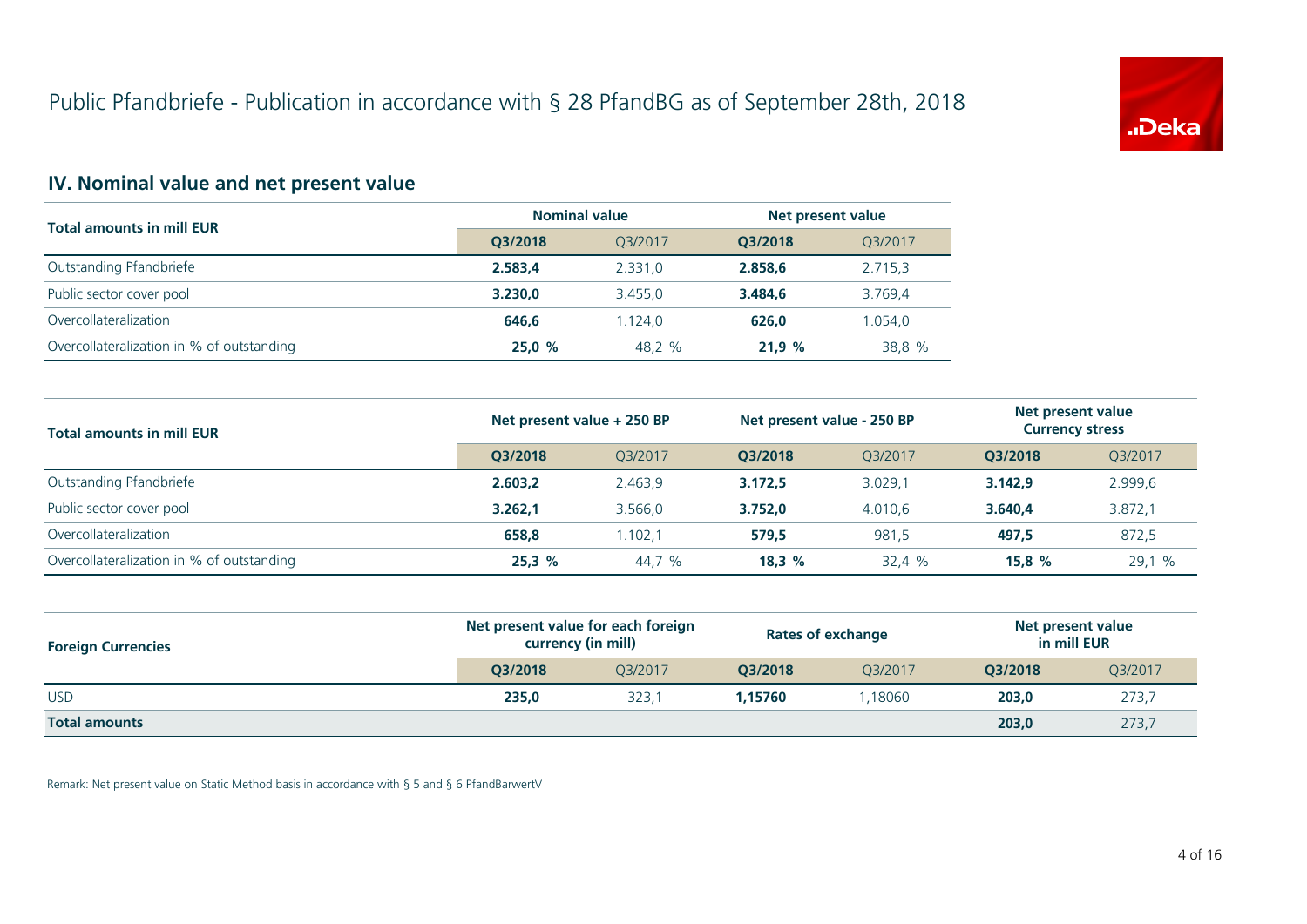

# **V. Maturity structure**

| <b>Maturity ranges</b> |        |           | <b>Outstanding Pfandbriefe in mill EUR</b> |         | Public sector cover pool in mill EUR |         |
|------------------------|--------|-----------|--------------------------------------------|---------|--------------------------------------|---------|
|                        |        |           | Q3/2018                                    | Q3/2017 | Q3/2018                              | Q3/2017 |
|                        | $\leq$ | 6 months  | 422,5                                      | 49,0    | 316,5                                | 320,0   |
| 6 months               | $\leq$ | 12 months | 107,5                                      | 356,5   | 12,6                                 | 99,1    |
| 12 months              | $\leq$ | 18 months | 133,0                                      | 422,5   | 162,4                                | 377,5   |
| 18 months              | $\leq$ | 2 years   | 265,8                                      | 107,5   | 72,7                                 | 13,8    |
| 2 years                | $\leq$ | 3 years   | 177,1                                      | 225,6   | 392,3                                | 196,2   |
| 3 years                | $\leq$ | 4 years   | 275,0                                      | 176,1   | 280,1                                | 450,9   |
| 4 years                | $\leq$ | 5 years   | 415,0                                      | 275,0   | 241,7                                | 241,8   |
| 5 years                | $\leq$ | 10 years  | 540,4                                      | 409,4   | 1.591,9                              | 1.602,0 |
|                        | $\geq$ | 10 years  | 247,1                                      | 309,3   | 159,9                                | 153,6   |
| <b>Total amounts</b>   |        | 2.583,4   | 2.331,0                                    | 3.230,0 | 3.455,0                              |         |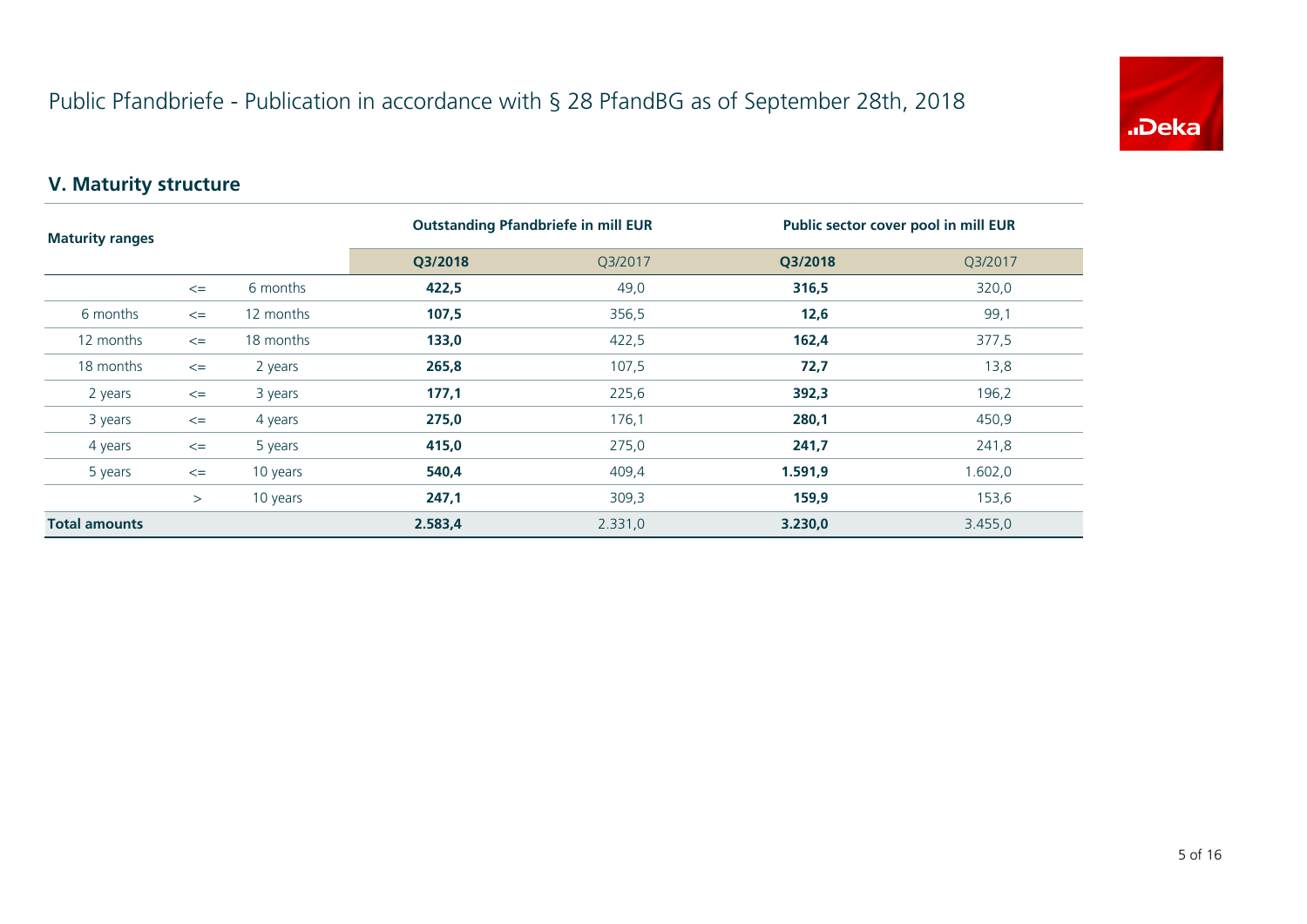

# **VI. Breakdown of cover pool by size**

| Breakdown of cover pool by size (in mill EUR)                        |                                 |              |         |         |
|----------------------------------------------------------------------|---------------------------------|--------------|---------|---------|
|                                                                      |                                 |              | Q3/2018 | Q3/2017 |
| Regular cover                                                        | $\leq$                          | 10 mill FUR  | 53.5    | 42,6    |
| according to $\S$ 20 para. 1 PfandBG                                 |                                 |              |         |         |
| Regular cover                                                        | 10 mill EUR $\leq$ 100 mill EUR |              | 1.203.3 | 962,9   |
| according to $\S$ 20 para. 1 PfandBG                                 |                                 |              |         |         |
| Regular cover                                                        | $\rightarrow$                   | 100 mill EUR | 1.933.2 | 2.409,5 |
| according to $\S$ 20 para. 1 PfandBG                                 |                                 |              |         |         |
| <b>Amounts</b>                                                       |                                 |              | 3.190,0 | 3.415,0 |
| Additional cover pool assets<br>according to $\S$ 20 para. 2 PfandBG |                                 |              | 40.0    | 40,0    |
| <b>Total amounts</b>                                                 |                                 |              | 3.230.0 | 3.455,0 |

# **VII. Fixed-interest rate assets**

| Total amounts of fixed-interest assets (nominal and<br>percentage values) | <b>Total amounts in mill EUR</b> |         |         | thereof: Nominal value of fixed<br>interest assets | thereof: Percentage of fixed<br>interest assets |         |
|---------------------------------------------------------------------------|----------------------------------|---------|---------|----------------------------------------------------|-------------------------------------------------|---------|
|                                                                           | O3/2018                          | O3/2017 | O3/2018 | 03/2017                                            | 03/2018                                         | 03/2017 |
| Outstanding Pfandbriefe                                                   | 2.583,4                          | 2.331.0 | 2.410.6 | 2.161.5                                            | 93.3%                                           | 92,7%   |
| Public sector cover pool                                                  | 3.230.0                          | 3.455.0 | 1.981.6 | .978.0                                             | 61.3 $%$                                        | 57.3 %  |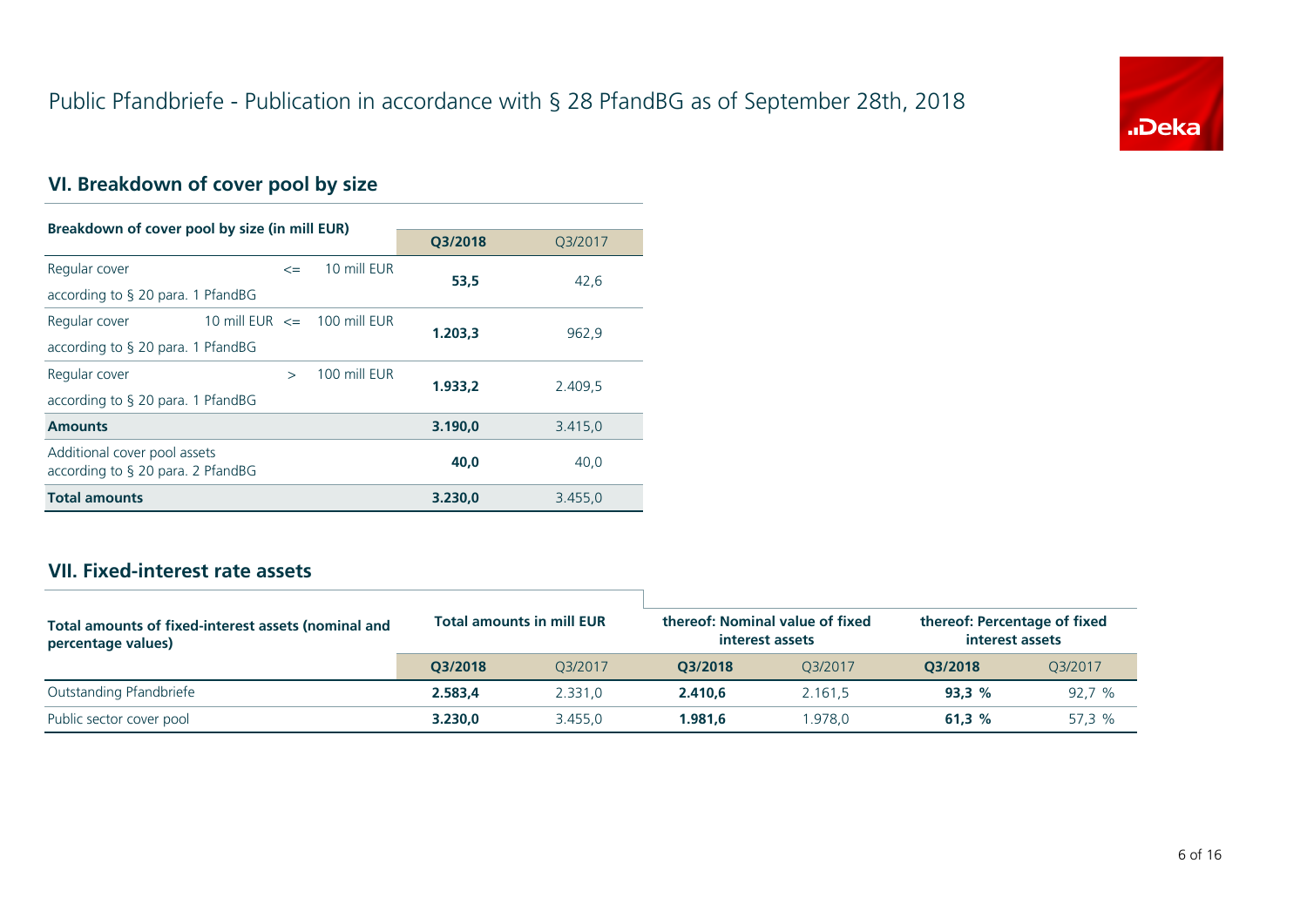

# **VIII. Additional cover pool assets**

| <b>Additional cover pool assets</b>                                             |         | <b>Total amounts in mill EUR</b> |         |                                                                                               |
|---------------------------------------------------------------------------------|---------|----------------------------------|---------|-----------------------------------------------------------------------------------------------|
| according to § 20 para. 2 PfandBG                                               | Q3/2018 | Q3/2017                          |         |                                                                                               |
|                                                                                 | 40,0    | 40,0                             |         |                                                                                               |
|                                                                                 |         |                                  |         |                                                                                               |
| Thereof additional cover pool assets                                            |         | <b>Total amounts in mill EUR</b> |         |                                                                                               |
| according to § 20 para. 2 no. 1 PfandBG                                         | Q3/2018 | Q3/2017                          |         |                                                                                               |
|                                                                                 | 0,0     | 0,0                              |         |                                                                                               |
|                                                                                 |         |                                  |         |                                                                                               |
| Thereof additional cover pool assets<br>according to § 20 para. 2 no. 2 PfandBG |         | <b>Total amounts in mill EUR</b> |         | thereof: Exposure in covered bonds<br>according to Article 129 Regulation<br>(EU) No 575/2013 |
| Code<br>based in<br>$^{(*)}$                                                    | Q3/2018 | Q3/2017                          | Q3/2018 | Q3/2017                                                                                       |
| <b>DE</b><br>Germany                                                            | 40,0    | 40,0                             | 0,0     | 0,0                                                                                           |
| <b>Total amounts</b>                                                            | 40,0    | 40,0                             | 0,0     | 0,0                                                                                           |

| Information according to $\S$ 28                                    | <b>Total amounts in mill EUR</b> |         |  |  |
|---------------------------------------------------------------------|----------------------------------|---------|--|--|
| para. 1 no. 8 PfandBG                                               | O3/2018                          | 03/2017 |  |  |
| Cover pool assets that exceed the limits of<br>§ 20 para. 2 PfandBG | 0.0                              | 0.0     |  |  |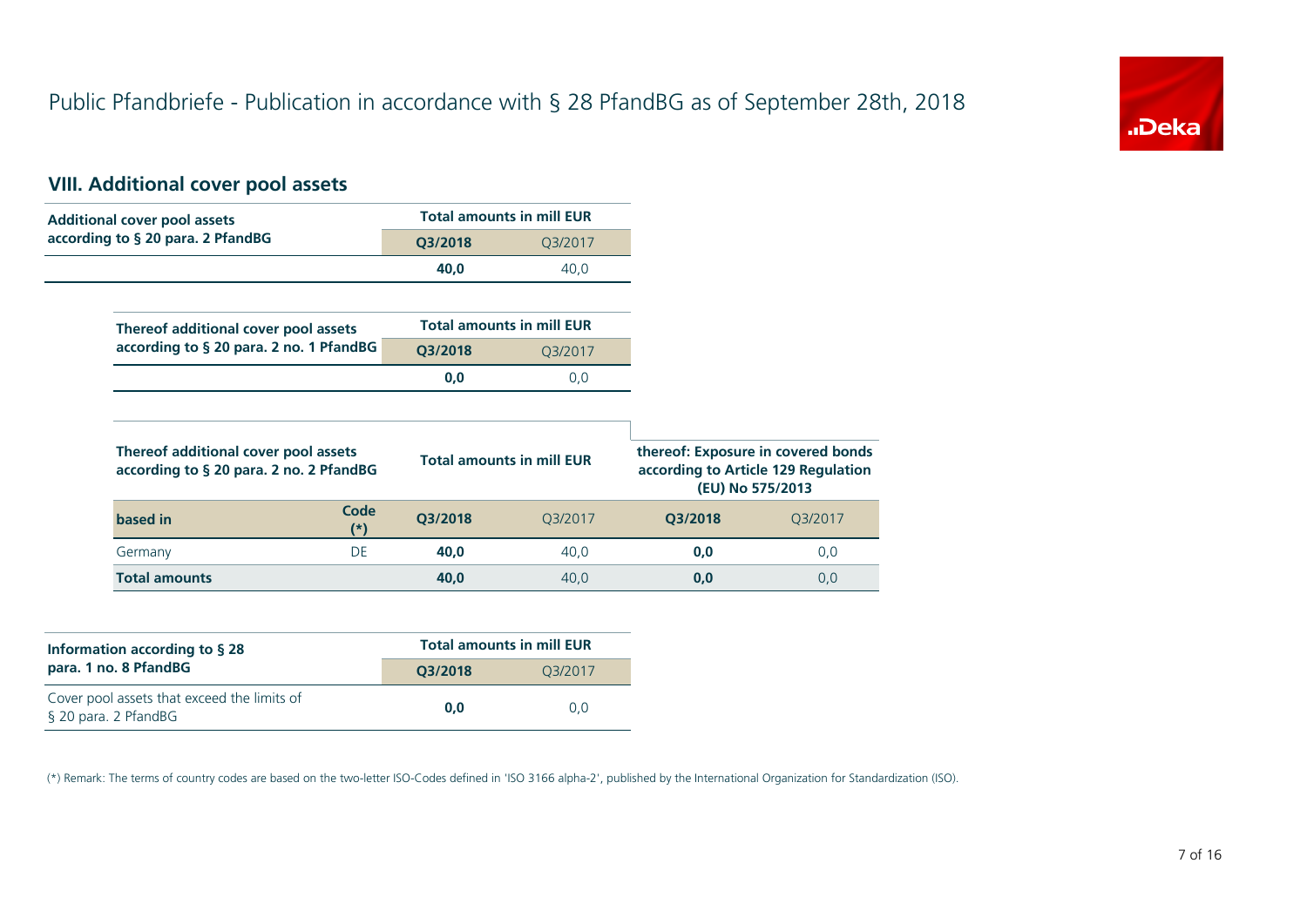

#### **IX. Distribution of cover pool assets Regular cover (incl. statutory overcollateralization) in mill EUR**

| Country of registration/residence of                    |               |         |                  |         |                             |         |                          |         |                      |         |                      |         |                                            |
|---------------------------------------------------------|---------------|---------|------------------|---------|-----------------------------|---------|--------------------------|---------|----------------------|---------|----------------------|---------|--------------------------------------------|
| the respective borrower or<br>guaranteeing body         |               |         | <b>Sovereign</b> |         | <b>Regional Authorities</b> |         | <b>Local Authorities</b> |         | <b>Other debtors</b> |         | <b>Total amounts</b> |         | thereof: Guarantees<br>of export promotion |
| <b>Country</b>                                          | Code<br>$(*)$ | Q3/2018 | Q3/2017          | Q3/2018 | Q3/2017                     | Q3/2018 | Q3/2017                  | Q3/2018 | Q3/2017              | Q3/2018 | Q3/2017              | Q3/2018 | Q3/2017                                    |
| Germany                                                 | <b>DE</b>     | 258,6   | 318,7            | 376,2   | 590,0                       | 510,0   | 339,9                    | 893,7   | 934,4                | 2.038,5 | 2.183,0              | 258,6   | 318,7                                      |
| France                                                  | <b>FR</b>     | 32,5    | 0,0              | 0,0     | 0,0                         | 0,0     | 0,0                      | 0,0     | 0,0                  | 32,5    | 0,0                  | 32,5    | 0,0                                        |
| Canada                                                  | CA            | 0,0     | 0,0              | 94,5    | 113,8                       | 0,0     | 0,0                      | 0,0     | 0,0                  | 94,5    | 113,8                | 0,0     | 0,0                                        |
| Latvia                                                  | LV            | 0,0     | 0,0              | 0,0     | 0,0                         | 103,4   | 114,4                    | 0,0     | 0,0                  | 103,4   | 114,4                | 0,0     | 0,0                                        |
| Netherlands                                             | <b>NL</b>     | 165,9   | 170,7            | 0,0     | 0,0                         | 0,0     | 0,0                      | 0,0     | 0,0                  | 165,9   | 170,7                | 165,9   | 170,7                                      |
| Norway                                                  | <b>NO</b>     | 75,0    | 87,5             | 0,0     | 0,0                         | 0,0     | 0,0                      | 0,0     | 0,0                  | 75,0    | 87,5                 | 75,0    | 87,5                                       |
| Poland                                                  | PL            | 50,0    | 0,0              | 0,0     | 0,0                         | 0,0     | 0,0                      | 0,0     | 0,0                  | 50,0    | 0,0                  | 0,0     | 0,0                                        |
| United States of America                                | <b>US</b>     | 227,6   | 282,9            | 0,0     | 0,0                         | 0,0     | 0,0                      | 0,0     | 0,0                  | 227,6   | 282,9                | 227,6   | 282,9                                      |
| United Kingdom of Great Britain<br>and Northern Ireland | <b>GB</b>     | 402,7   | 462,7            | 0,0     | 0,0                         | 0,0     | 0,0                      | 0,0     | 0,0                  | 402,7   | 462,7                | 402,7   | 462,7                                      |
| <b>Amounts</b>                                          |               | 1.212,3 | 1.322,5          | 470,7   | 703,8                       | 613,4   | 454,3                    | 893,7   | 934,4                | 3.190,0 | 3.415,0              | 1.162,3 | 1.322,5                                    |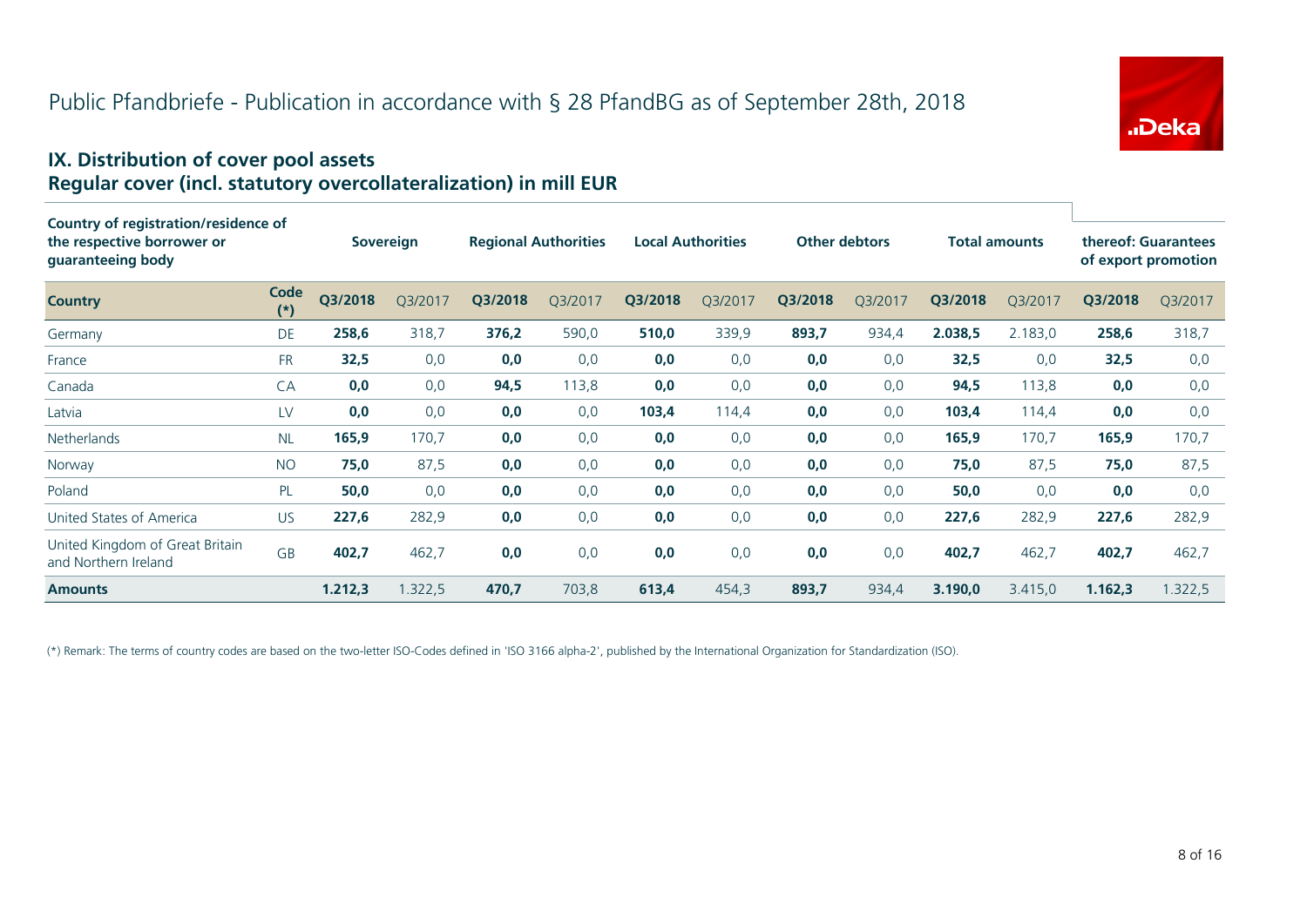

#### **X. Distribution of cover pool assets (amounts directly owed) Regular cover (incl. statutory overcollateralization) in mill EUR**

| Country of registration/residence of<br>the respective borrower |                  |         | <b>Sovereign</b> |         | <b>Regional Authorities</b> | <b>Local Authorities</b> |         |         | <b>Other debtors</b> |         | <b>Total amounts</b> |
|-----------------------------------------------------------------|------------------|---------|------------------|---------|-----------------------------|--------------------------|---------|---------|----------------------|---------|----------------------|
| <b>Country</b>                                                  | Code<br>$^{(*)}$ | Q3/2018 | Q3/2017          | Q3/2018 | Q3/2017                     | Q3/2018                  | Q3/2017 | Q3/2018 | O3/2017              | Q3/2018 | O3/2017              |
| Germany                                                         | DE               | 0,0     | 0,0              | 336,2   | 590,0                       | 509,1                    | 338,7   | 893,7   | 934,4                | 1.738,9 | 1.863,0              |
| Canada                                                          | CA               | 0,0     | 0,0              | 73,8    | 72,3                        | 0,0                      | 0,0     | 0,0     | 0,0                  | 73,8    | 72,3                 |
| Latvia                                                          | LV               | 0,0     | 0,0              | 0,0     | 0,0                         | 103,4                    | 114,4   | 0,0     | 0,0                  | 103,4   | 114,4                |
| Poland                                                          | PL               | 50,0    | 0,0              | 0,0     | 0,0                         | 0,0                      | 0,0     | 0,0     | 0,0                  | 50,0    | 0,0                  |
| <b>Amounts</b>                                                  |                  | 50,0    | 0,0              | 410,0   | 662,3                       | 612,4                    | 453,0   | 893,7   | 934,4                | 1.966,1 | 2.049.7              |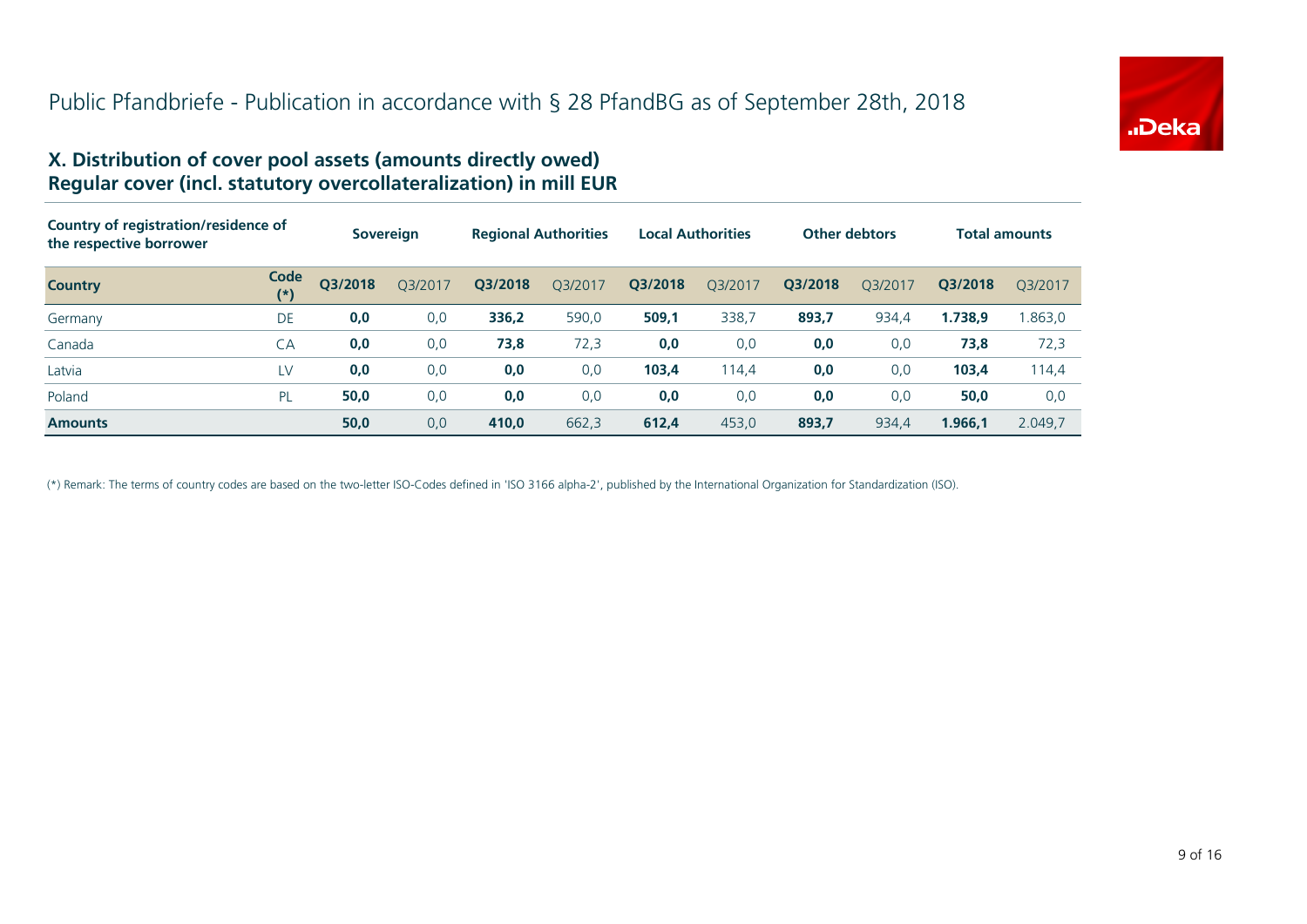

#### **XI. Distribution of cover pool assets (guaranteed amounts) Regular cover (incl. statutory overcollateralization) in mill EUR**

| Country of registration/residence of<br>the quaranteeing body |               | <b>Sovereign</b> |         | <b>Regional Authorities</b> |         | <b>Local Authorities</b> |         | <b>Other debtors</b> |         | <b>Total amounts</b> |         |
|---------------------------------------------------------------|---------------|------------------|---------|-----------------------------|---------|--------------------------|---------|----------------------|---------|----------------------|---------|
| <b>Country</b>                                                | Code<br>$(*)$ | Q3/2018          | Q3/2017 | Q3/2018                     | Q3/2017 | Q3/2018                  | Q3/2017 | Q3/2018              | O3/2017 | Q3/2018              | Q3/2017 |
| Germany                                                       | <b>DE</b>     | 258,6            | 318,7   | 40,0                        | 0,0     | 1,0                      | 1,3     | 0,0                  | 0,0     | 299,6                | 320,0   |
| France                                                        | <b>FR</b>     | 32,5             | 0,0     | 0,0                         | 0,0     | 0,0                      | 0,0     | 0,0                  | 0,0     | 32,5                 | 0,0     |
| Canada                                                        | CA            | 0,0              | 0,0     | 20,7                        | 41,5    | 0,0                      | 0,0     | 0,0                  | 0,0     | 20,7                 | 41,5    |
| <b>Netherlands</b>                                            | <b>NL</b>     | 165,9            | 170,7   | 0,0                         | 0,0     | 0,0                      | 0,0     | 0,0                  | 0,0     | 165,9                | 170,7   |
| Norway                                                        | <b>NO</b>     | 75,0             | 87,5    | 0,0                         | 0,0     | 0,0                      | 0,0     | 0,0                  | 0,0     | 75,0                 | 87,5    |
| United States of America                                      | <b>US</b>     | 227,6            | 282,9   | 0,0                         | 0,0     | 0,0                      | 0,0     | 0,0                  | 0,0     | 227,6                | 282,9   |
| United Kingdom of Great Britain<br>and Northern Ireland       | <b>GB</b>     | 402,7            | 462,7   | 0,0                         | 0,0     | 0,0                      | 0,0     | 0,0                  | 0,0     | 402,7                | 462,7   |
| <b>Amounts</b>                                                |               | 1.162,3          | 1.322,5 | 60,7                        | 41,5    | 1,0                      | 1,3     | 0,0                  | 0,0     | 1.224,0              | 1.365,3 |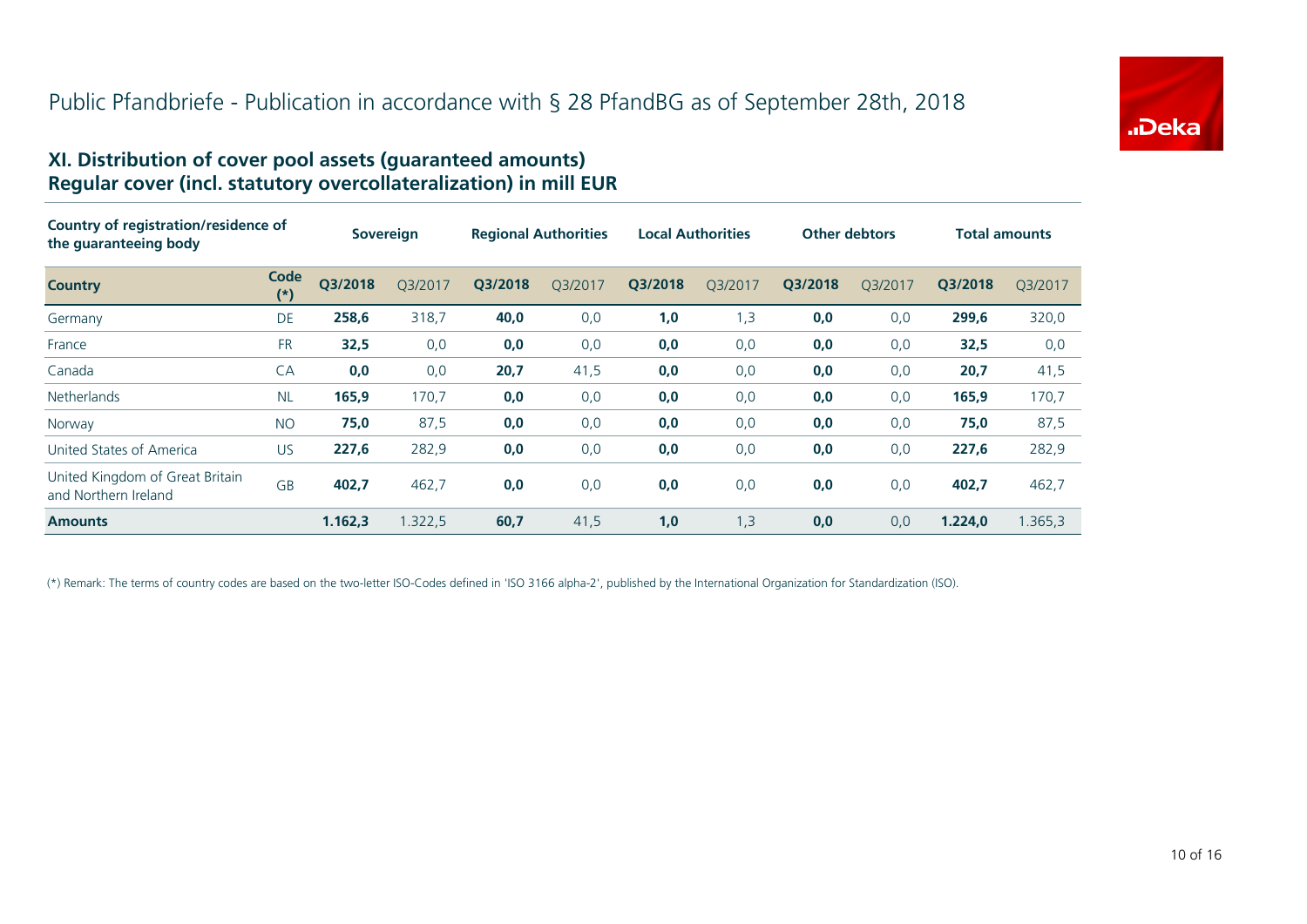# Public Pfandbriefe - Publication in accordance with § 28 PfandBG as of September 28th, 2018



#### **XII. Distribution of cover pool assets (guarantees for reasons of export promotion) Regular cover in mill EUR**

| Country of registration/residence of<br>the quaranteeing body |                   |         | <b>Total amounts</b> |         | thereof: Sovereign |         | thereof: Other<br>debtors |  |  |
|---------------------------------------------------------------|-------------------|---------|----------------------|---------|--------------------|---------|---------------------------|--|--|
| <b>Country</b>                                                | Code<br>$^{\ast}$ | O3/2018 | O3/2017              | O3/2018 | O3/2017            | O3/2018 | Q3/2017                   |  |  |
| Germany                                                       | DE                | 258.6   | 318.7                | 258.6   | 318.7              | 0,0     | 0,0                       |  |  |
| France                                                        | <b>FR</b>         | 32,5    | 0,0                  | 32,5    | 0,0                | 0,0     | 0,0                       |  |  |
| <b>Netherlands</b>                                            | <b>NL</b>         | 165,9   | 170,7                | 165,9   | 170,7              | 0,0     | 0,0                       |  |  |
| Norway                                                        | <b>NO</b>         | 75,0    | 87,5                 | 75,0    | 87,5               | 0,0     | 0,0                       |  |  |
| United States of America                                      | <b>US</b>         | 227,6   | 282,9                | 227,6   | 282,9              | 0,0     | 0,0                       |  |  |
| United Kingdom of Great Britain<br>and Northern Ireland       | GB                | 402.7   | 462,7                | 402.7   | 462,7              | 0,0     | 0,0                       |  |  |
| <b>Amounts</b>                                                |                   | 1.162,3 | 1.322,5              | 1.162.3 | 1.322,5            | 0,0     | 0,0                       |  |  |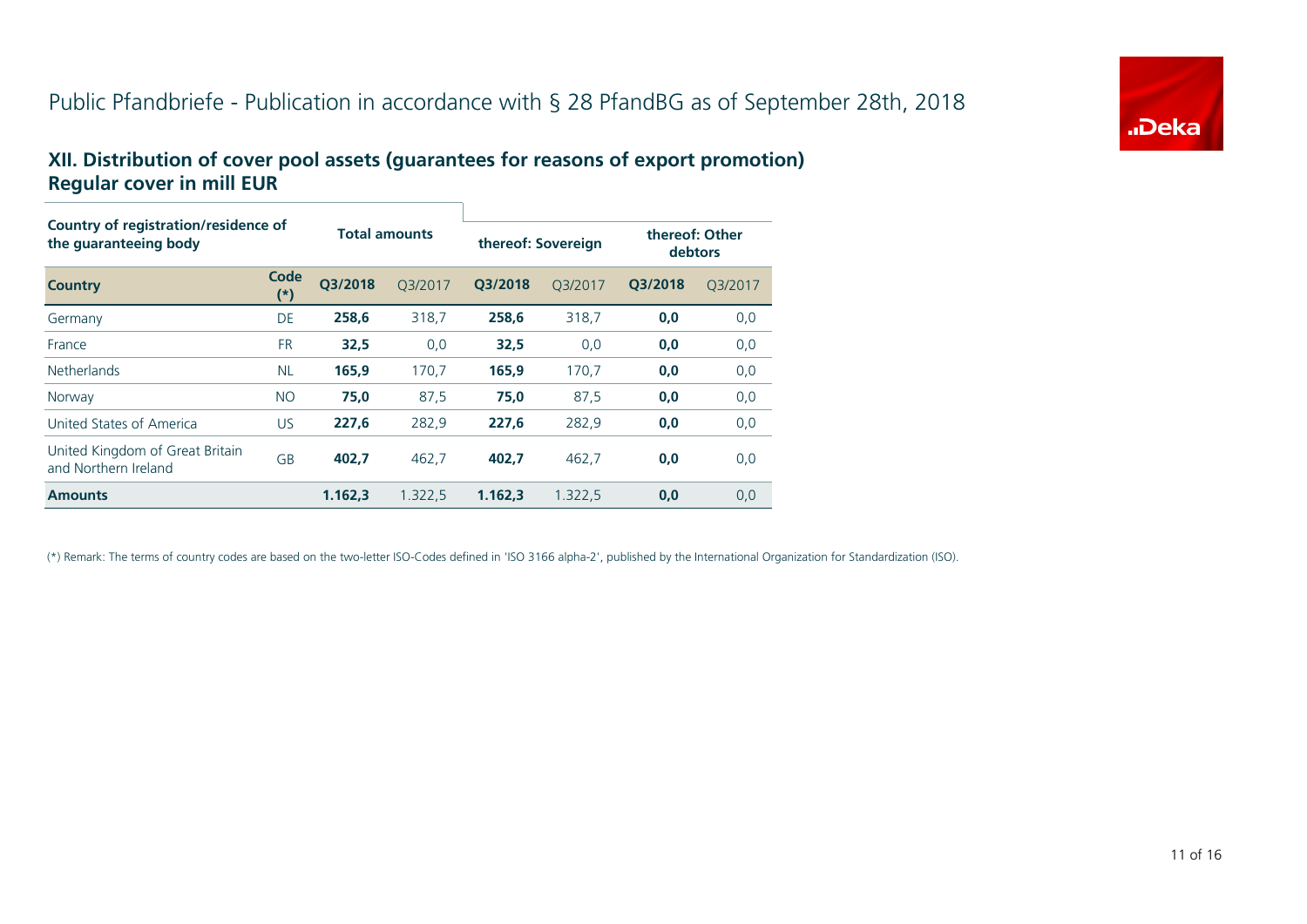

# **XIII. Debts in arrears > 90 Days (in mill EUR)**

| <b>Country of registration/residence of</b><br>the respective borrower or<br>guaranteeing body |               |                      |         |                    |         |                                         |         |                                      |         |                           |         |
|------------------------------------------------------------------------------------------------|---------------|----------------------|---------|--------------------|---------|-----------------------------------------|---------|--------------------------------------|---------|---------------------------|---------|
|                                                                                                |               | <b>Total amounts</b> |         | thereof: Sovereign |         | thereof: Regional<br><b>Authorities</b> |         | thereof: Local<br><b>Authorities</b> |         | thereof: Other<br>debtors |         |
| <b>Country</b>                                                                                 | Code<br>$(*)$ | Q3/2018              | Q3/2017 | Q3/2018            | Q3/2017 | Q3/2018                                 | Q3/2017 | Q3/2018                              | Q3/2017 | Q3/2018                   | Q3/2017 |
| Germany                                                                                        | DE            | 0,0                  | 0,0     | 0,0                | 0,0     | 0,0                                     | 0,0     | 0,0                                  | 0,0     | 0,0                       | 0,0     |
| France                                                                                         | <b>FR</b>     | 0,0                  | 0,0     | 0,0                | 0,0     | 0,0                                     | 0,0     | 0,0                                  | 0,0     | 0,0                       | 0,0     |
| Canada                                                                                         | CA            | 0,0                  | 0,0     | 0,0                | 0,0     | 0,0                                     | 0,0     | 0,0                                  | 0,0     | 0,0                       | 0,0     |
| Latvia                                                                                         | LV            | 0,0                  | 0,0     | 0,0                | 0,0     | 0,0                                     | 0,0     | 0,0                                  | 0,0     | 0,0                       | 0,0     |
| <b>Netherlands</b>                                                                             | <b>NL</b>     | 0,0                  | 0,0     | 0,0                | 0,0     | 0,0                                     | 0,0     | 0,0                                  | 0,0     | 0,0                       | 0,0     |
| Norway                                                                                         | <b>NO</b>     | 0,0                  | 0,0     | 0,0                | 0,0     | 0,0                                     | 0,0     | 0,0                                  | 0,0     | 0,0                       | 0,0     |
| Poland                                                                                         | PL            | 0,0                  | 0,0     | 0,0                | 0,0     | 0,0                                     | 0,0     | 0,0                                  | 0,0     | 0,0                       | 0,0     |
| United States of America                                                                       | <b>US</b>     | 0,0                  | 0,0     | 0,0                | 0,0     | 0,0                                     | 0,0     | 0,0                                  | 0,0     | 0,0                       | 0,0     |
| United Kingdom of Great Britain<br>and Northern Ireland                                        | GB            | 0,0                  | 0,0     | 0,0                | 0,0     | 0,0                                     | 0,0     | 0,0                                  | 0,0     | 0,0                       | 0,0     |
| <b>Amounts</b>                                                                                 |               | 0,0                  | 0,0     | 0,0                | 0,0     | 0,0                                     | 0,0     | 0,0                                  | 0,0     | 0,0                       | 0,0     |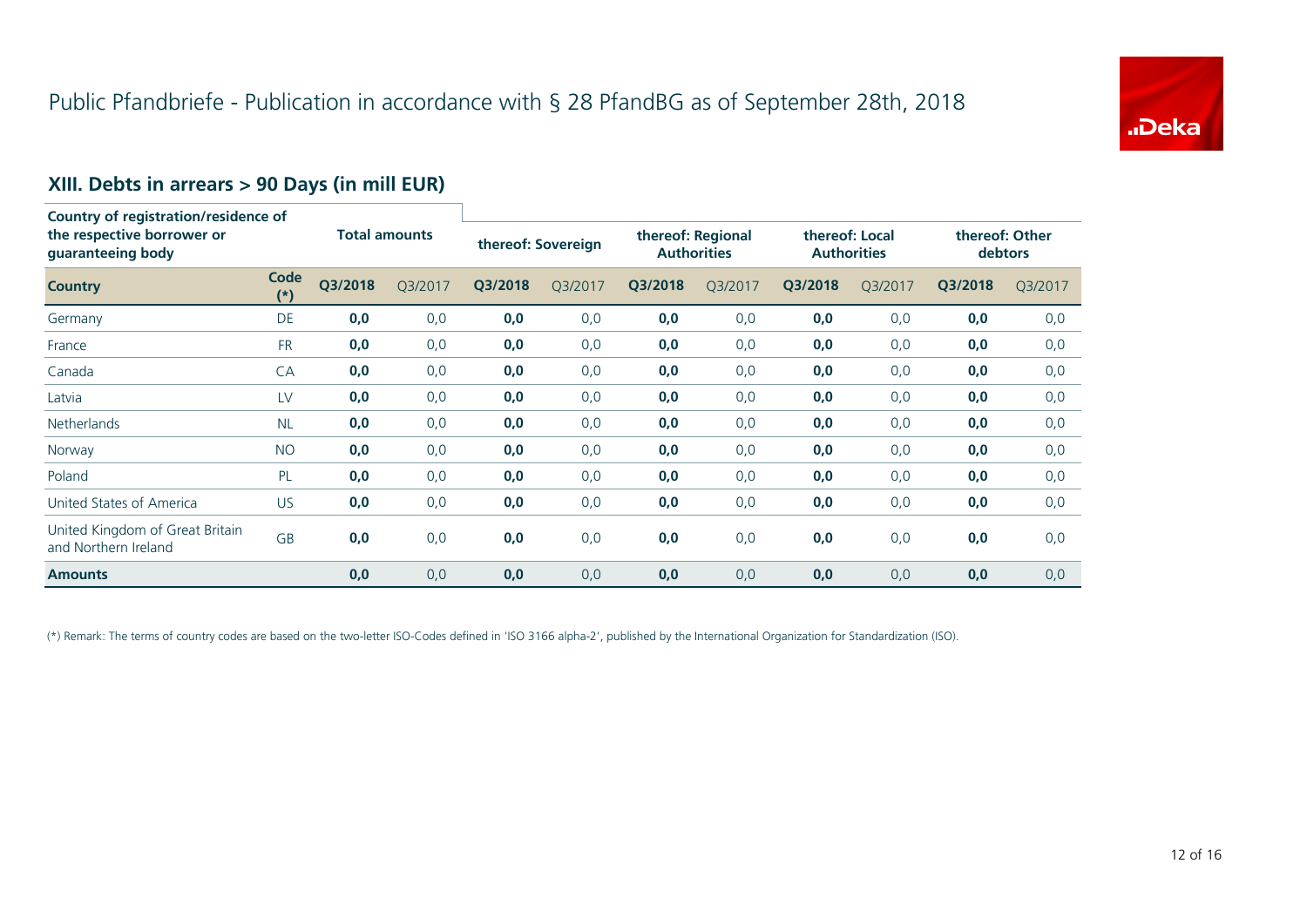

#### **XIV. Total amounts of nonperforming assets, if at least 5% of each individual claim are non performing (in mill EUR)**

| Country of registration/residence of<br>the respective borrower or<br>guaranteeing body |                      |                      |         |                    |         |                                         |         |                                      |         |                           |         |
|-----------------------------------------------------------------------------------------|----------------------|----------------------|---------|--------------------|---------|-----------------------------------------|---------|--------------------------------------|---------|---------------------------|---------|
|                                                                                         |                      | <b>Total amounts</b> |         | thereof: Sovereign |         | thereof: Regional<br><b>Authorities</b> |         | thereof: Local<br><b>Authorities</b> |         | thereof: Other<br>debtors |         |
| <b>Country</b>                                                                          | <b>Code</b><br>$(*)$ | Q3/2018              | Q3/2017 | Q3/2018            | Q3/2017 | Q3/2018                                 | Q3/2017 | Q3/2018                              | Q3/2017 | Q3/2018                   | Q3/2017 |
| Germany                                                                                 | <b>DE</b>            | 0,0                  | 0,0     | 0,0                | 0,0     | 0,0                                     | 0,0     | 0,0                                  | 0,0     | 0,0                       | 0,0     |
| France                                                                                  | <b>FR</b>            | 0,0                  | 0,0     | 0,0                | 0,0     | 0,0                                     | 0,0     | 0,0                                  | 0,0     | 0,0                       | 0,0     |
| Canada                                                                                  | CA                   | 0,0                  | 0,0     | 0,0                | 0,0     | 0,0                                     | 0,0     | 0,0                                  | 0,0     | 0,0                       | 0,0     |
| Latvia                                                                                  | LV                   | 0,0                  | 0,0     | 0,0                | 0,0     | 0,0                                     | 0,0     | 0,0                                  | 0,0     | 0,0                       | 0,0     |
| <b>Netherlands</b>                                                                      | <b>NL</b>            | 0,0                  | 0,0     | 0,0                | 0,0     | 0,0                                     | 0,0     | 0,0                                  | 0,0     | 0,0                       | 0,0     |
| Norway                                                                                  | <b>NO</b>            | 0,0                  | 0,0     | 0,0                | 0,0     | 0,0                                     | 0,0     | 0,0                                  | 0,0     | 0,0                       | 0,0     |
| Poland                                                                                  | PL                   | 0,0                  | 0,0     | 0,0                | 0,0     | 0,0                                     | 0,0     | 0,0                                  | 0,0     | 0,0                       | 0,0     |
| United States of America                                                                | <b>US</b>            | 0,0                  | 0,0     | 0,0                | 0,0     | 0,0                                     | 0,0     | 0,0                                  | 0,0     | 0,0                       | 0,0     |
| United Kingdom of Great Britain<br>and Northern Ireland                                 | GB                   | 0,0                  | 0,0     | 0,0                | 0,0     | 0,0                                     | 0,0     | 0,0                                  | 0,0     | 0,0                       | 0,0     |
| <b>Amounts</b>                                                                          |                      | 0,0                  | 0,0     | 0,0                | 0,0     | 0,0                                     | 0,0     | 0,0                                  | 0,0     | 0,0                       | 0,0     |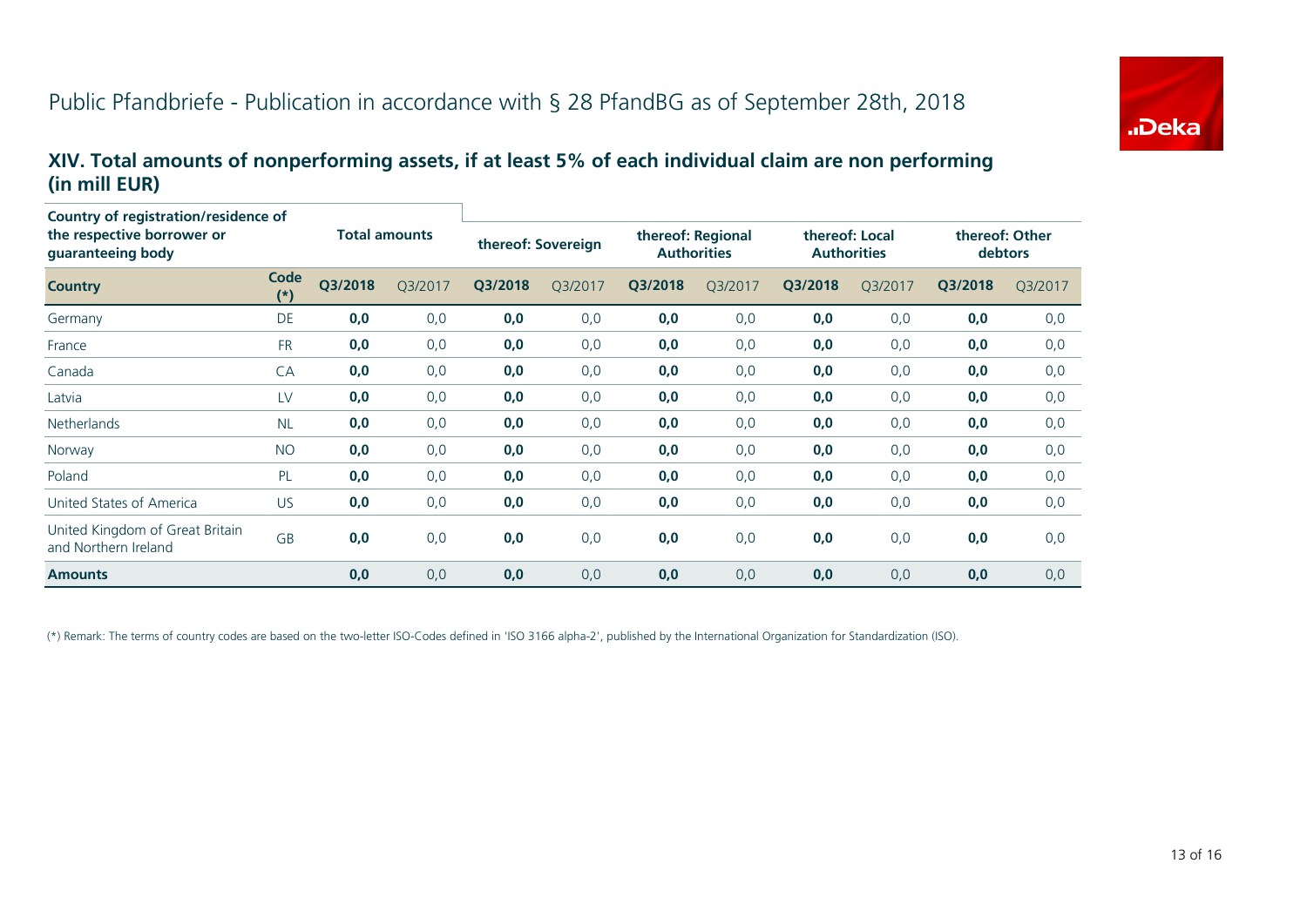

# **I. Additional voluntary information about the cover pool**

|                                    |             | Q3/2018 |
|------------------------------------|-------------|---------|
| WAL of cover pool (Total)          | in years    | 4,3     |
| Part of ECB elligble securities    | in mill EUR | 261,0   |
| Overcollateralisation by law (npv) | in $\%$     | 2,0     |

| <b>Currency Exposure (nominal)</b> | in mill EUR | Q3/2018 |
|------------------------------------|-------------|---------|
| <b>EUR</b>                         |             | 2.868,9 |
| <b>USD</b>                         |             | 361,2   |

| <b>Current Rating of Pfandbrief (according to Rating Agency)</b> | 03/2018 |
|------------------------------------------------------------------|---------|
| Moody's                                                          | Aaa     |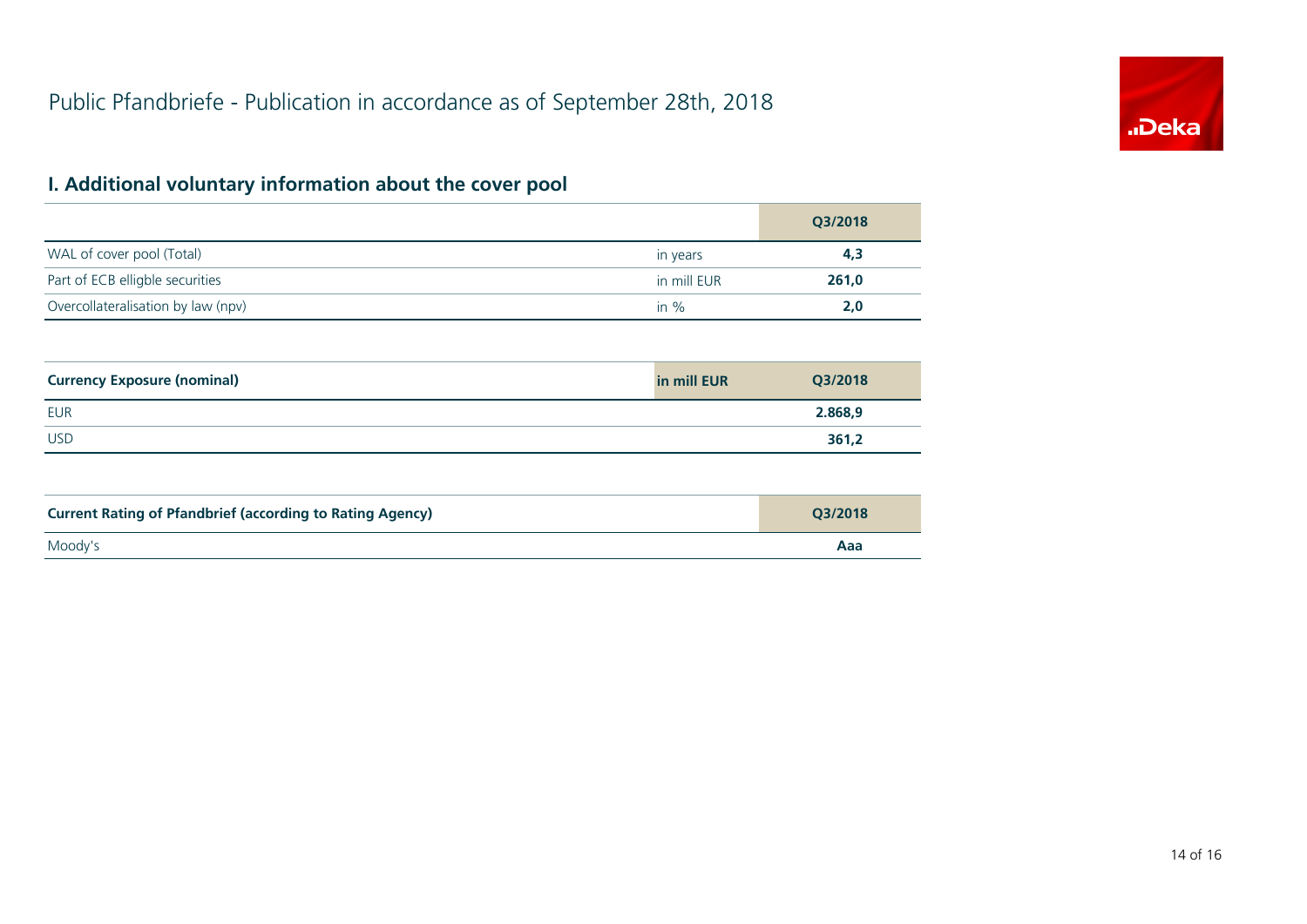

# **I. Additional voluntary information about the cover pool**

| Breakdown of claims agianst centralbanks and banks<br>according to section 25 para 1 no. 5 by Credit Quality Step | in mill EUR | O3/2018 |
|-------------------------------------------------------------------------------------------------------------------|-------------|---------|
| Credit Quality Step 1                                                                                             |             | 40.0    |
| Credit Quality Step 2                                                                                             |             | 0.0     |

| Loans $(*)$                                               |             | Q3/2018 |
|-----------------------------------------------------------|-------------|---------|
| Number of loans                                           |             | 169     |
| Number of borrowers                                       |             | 66      |
| Total amount of loans granted to the 10 biggest borrowers | in mill EUR | 1.330,2 |
| Total amounts of bonds                                    | in mill EUR | 767,5   |
| Total amounts of loans                                    | in mill EUR | 2.422.5 |

| <b>Derivates</b>                                          |              | Q3/2018   |  |
|-----------------------------------------------------------|--------------|-----------|--|
| Are derivatives included in the cover pool?               | Yes / No     | <b>No</b> |  |
| Dervatives in the cover pool (npv)                        | in mill EUR  | 0,0       |  |
| Type of swaps (I=intra-group, E=external, B=both, N=none) | (I, E, B, N) | N         |  |

(\*) Remark: Only regular cover pool assets are included.